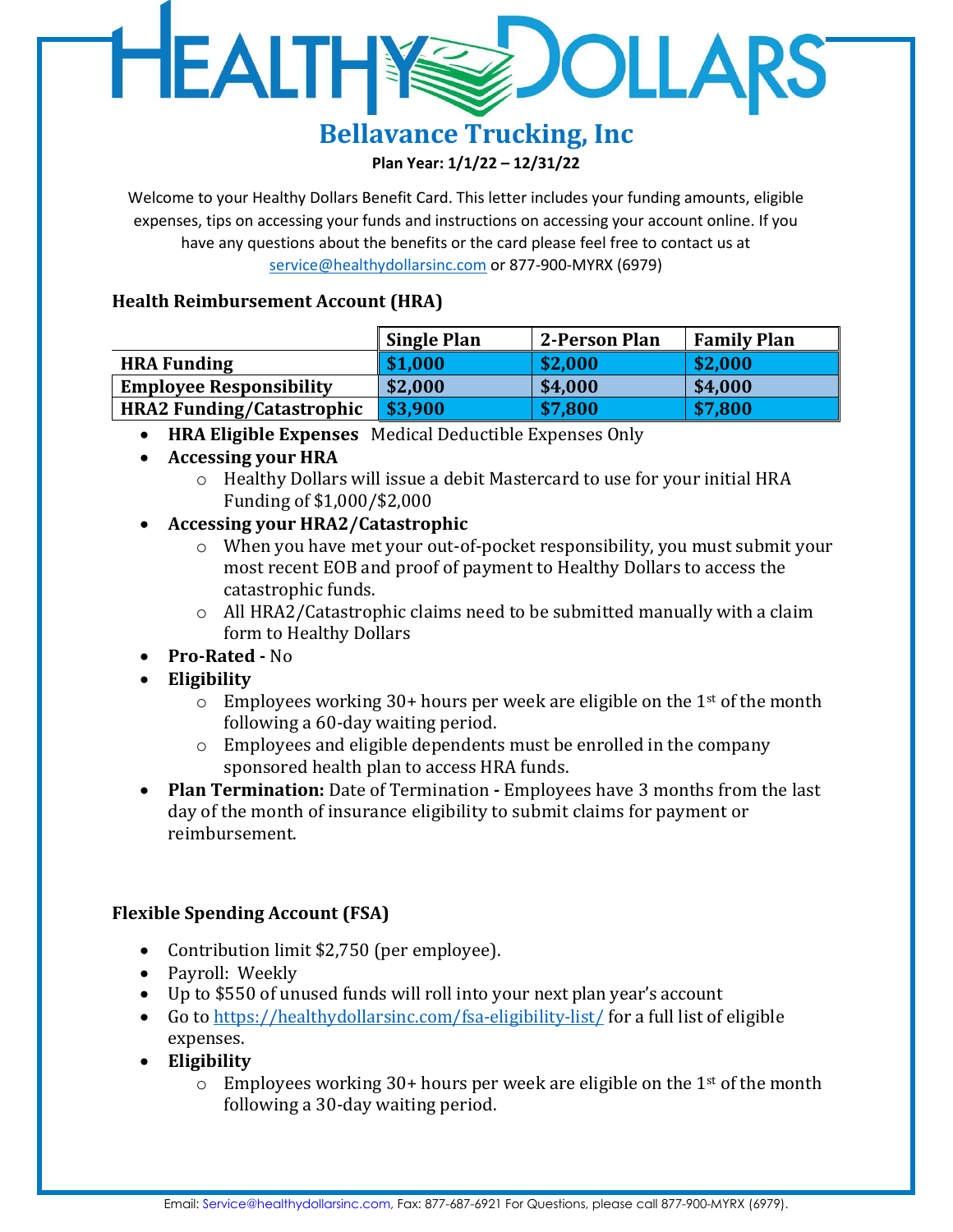# **HEALTH** OLLA

• **Plan Termination:** Date of Termination **-** Employees have 3 months from the last day of the month of insurance eligibility to submit claims for payment or reimbursement.

### **Dependent Care Account (DCA)**

- Contribution limit \$5,000 (per family).
- Payroll: Weekly
- Funds are available as they are withdrawn from your paycheck and expenses incurred.
- Daycare, after-school care, summer camps, adult daycare.
- Continual reimbursement 2 business days after payroll available if you are using a consistent provider, such as a daycare or preschool. Please note, summer & vacation camps may not be reimbursed until the camp dates have happened.
- **Eligibility**
	- $\circ$  Employees working 30+ hours per week are eligible on the 1<sup>st</sup> of the month following a 30-day waiting period.
- **Plan Termination:** Date of Termination **-** Employees have 3 months from the last day of the month of insurance eligibility to submit claims for payment or reimbursement.

#### **Important Plan Notes**

- When using your Healthy Dollars card, make sure that all medical and prescription services are submitted through your health insurance carrier and processed before you make a payment with your card.
- Healthy Dollars will issue a card for each employee and their spouse. If you need an additional card for an adult child, please email [service@healthydollarsinc.com](mailto:service@healthydollarsinc.com) to request one.
- Cards will be mailed to your home address in separate, non-descript envelopes.
- You do not need a PIN to use your HD card.
- Set up an account online or through the mobile app to check balances and view transactions.

### **Online Account Instructions**

- 1. To set up your account online go t[o www.healthydollarsinc.com](http://www.mbicard.com/) or download our app which is available on the Apple App Store and the Android Market!
- 2. Click on "Member Portal".
- 3. Click on "Register".
- 4. Select a Username- Usernames must be between 8-12 characters.
- 5. Choose a password. Passwords must be 8-16 characters and contain 3 of the 4 following types of characters: an upper case letter, a lower case letter, a special character  $(!,\omega,#,,\$)$ , etc) or a number.